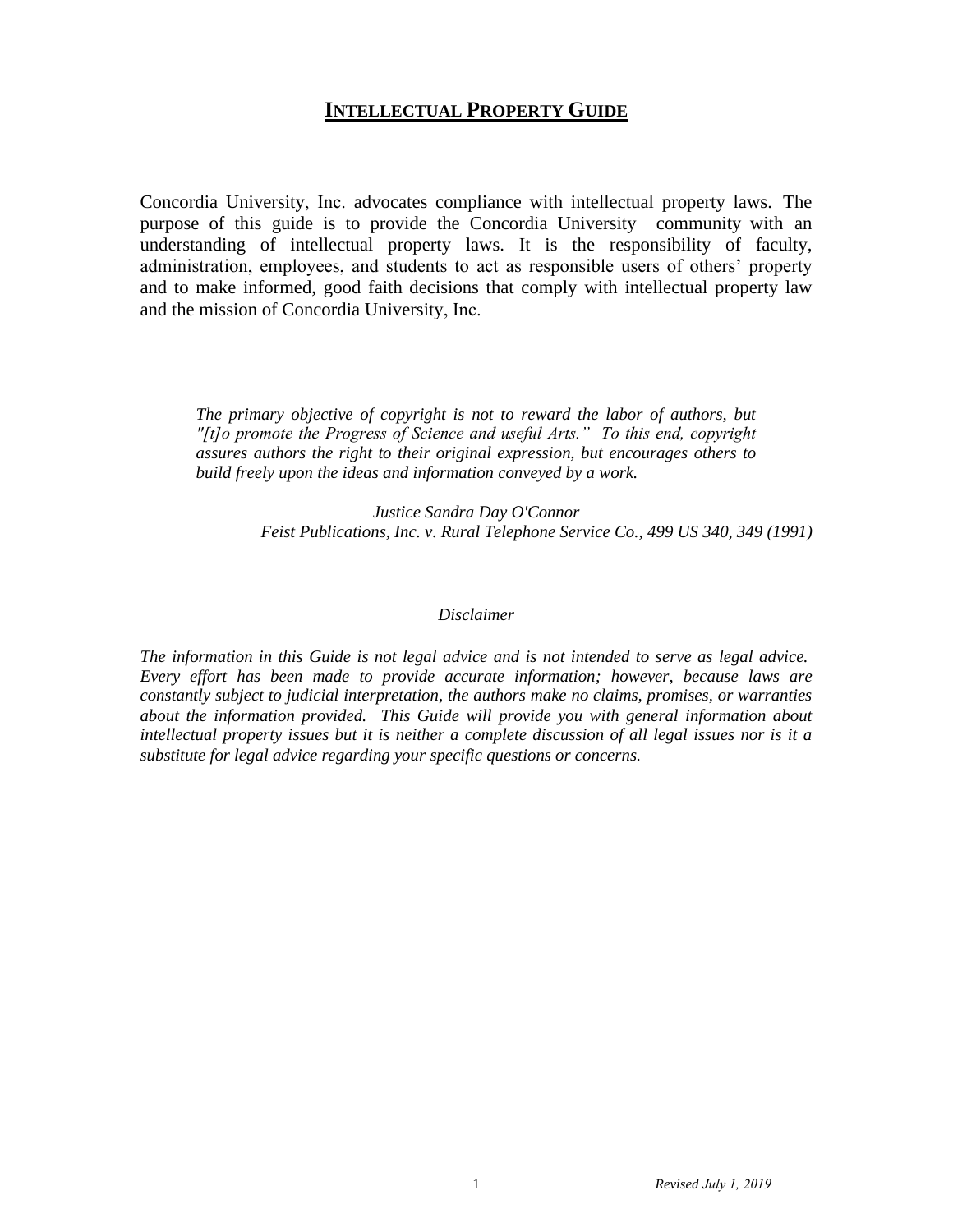## **I. COPYRIGHT**

- 1. What is a copyright and what does it protect?
- 2. How does a work qualify for copyright protection?
- 3. How do I know if a work is copyrighted?
- 4. What is copyright infringement?
- 5. What are the penalties for copyright infringement?
- 6. How long does a copyright last?

## **II. COPYRIGHT EXCEPTIONS**

- 1. Permission
- 2. Public Domain
- 3. Fair Use Doctrine
	- a. What is the Fair Use Doctrine?
	- b. When does the Fair Use Doctrine apply?
	- c. Good Faith Fair Use Defense
- 4. Face-to-Face Teaching

## **III. COPYRIGHT AND THE INTERNET**

- 1. Digital Millennium Copyright Act (DMCA)
- 2. Technology, Education and Copyright Harmonization Act (TEACH)

## **IV. TRADEMARKS, SERVICE MARKS, & TRADE SECRETS**

- 1. What are trademarks and what do they protect?
- 2. What are service marks and what do they protect?
- 3. What are trade secrets and what do they protect?
- 4. How long do trademarks, service marks, and trade secrets provide protection?
- 5. What kind of trouble can I get into if I use someone's trademark, service mark, or trade secret without permission?
- 6. How do I get permission to use someone's trademark or service mark?
- 7. Do I always need permission to use someone's trademark or service mark?
- 8. How do I get permission to use someone's trade secret?
- 9. Do I always need permission to use someone's trade secret?

## **V. PATENTS**

- 1. What is a patent and what does it protect?
- 2. How long does a patent last?
- 3. What kind of trouble can I get into if I use someone's patent without permission?
- 4. How do I get permission to use someone's patent?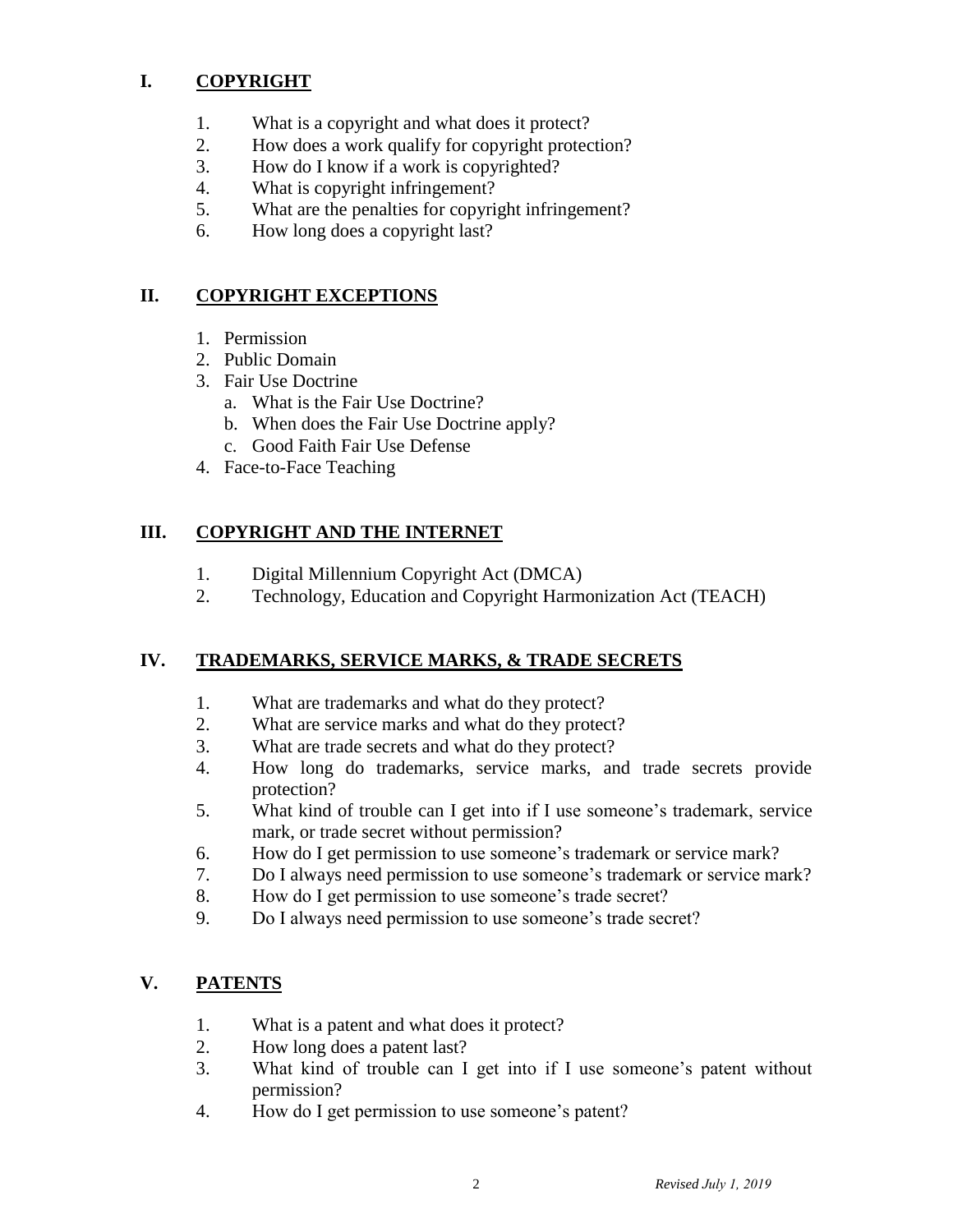## **COPYRIGHT**

#### **1. What is a copyright and what does it protect?**

The government provides protection to the authors and creators of "original works of authorship," including literary, dramatic, musical, artistic, and certain other intellectual works. [\(Title 17,](http://www.copyright.gov/title17/) U.S. Code). This protection extends to both published and unpublished works.

Copyright protects creative works in a fixed form of expression including, but not limited to:

- © Textbooks
- © Novels
- © Stories
- © Poetry
- © Photographs
- © Movies
- © Videos
- © Sound recordings
- © Plays
- © Paintings
- © Sheet music
- © Architectural designs

[Section 106](http://www.copyright.gov/title17/92chap1.html#106) of the 1976 Copyright Act generally gives the **owner** of the copyright the exclusive right to do and to authorize others to do the following:

- © Reproduce the work;
- © Prepare derivative works based upon the work;
- © Distribute copies of the work to the public by sale or other transfer of ownership, or by rental, lease, or lending;
- © Perform the work publicly, in the case of literary, musical, dramatic, and choreographic works, pantomimes, and motion pictures and other audiovisual works;
- $\odot$  Display the work publicly<sup>1</sup>.

## **2. How does a work qualify for copyright protection?**

To qualify for copyright protection, a work that resulted from creative efforts must be "fixed in a tangible medium of expression." [\(Title 17,](http://www.copyright.gov/title17/) U.S. Code). This means that the

<sup>&</sup>lt;sup>1</sup> Not an exhaustive list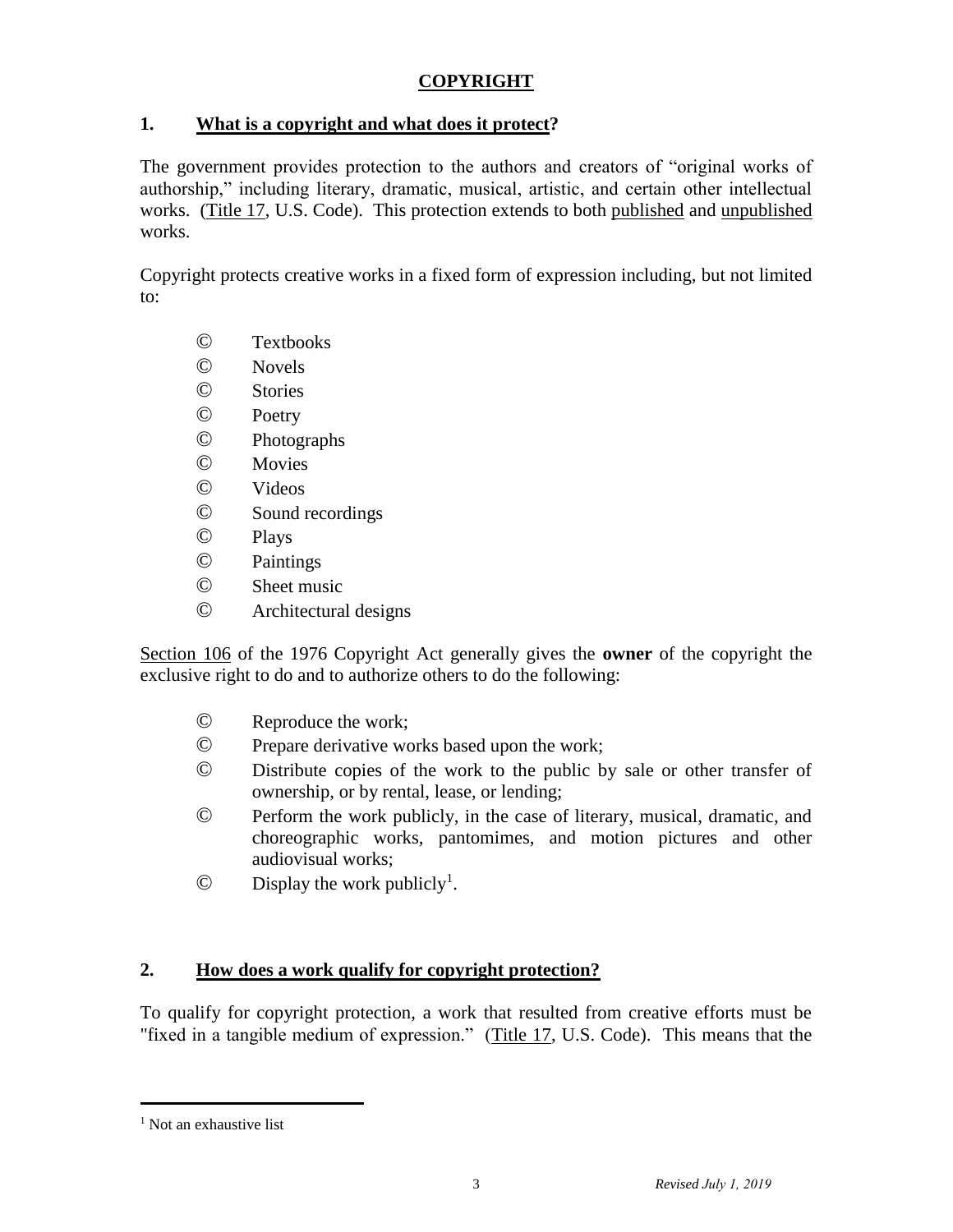work must exist in some physical form, *e.g.* written or recorded. In addition, the work must be original; independently created by the author.

Copyright law protects only fixed, original, and creative expression. Copyright law does not protect the *ideas* upon which the expression is based. Copyright law also does not protect facts - scientific, historical, etc. Facts that an author has discovered during research cannot be copyrighted. These facts are freely available to everyone to use provided that they express these facts in their own words.

Once the work is in a fixed form of expression, the author *automatically* has a copyright. There are no reporting, registering, or notice requirements. The author does not have to register the work and the author does not have to use the copyright symbol (©).

#### **3. How do I know if a work is copyrighted?**

You should assume that every work is protected by copyright unless you can establish that it is not. Since copyright is automatic, you cannot rely on the presence or absence of a copyright symbol (©) to make this determination. Copyright notice is not required for works published after March 1, 1989. And even for works published before 1989, the absence of a copyright notice may not affect the validity of the copyright. An author or creator may place a notice on the work that indicates that the work is not protected by copyright. Without this indication, it will be necessary to determine if the work falls into one of the exceptions discussed below.

#### **4. What is copyright infringement?**

The unauthorized use of copyrighted material is considered copyright infringement. Any use of copyrighted material without permission from the owner is potentially an infringement even if you cite the author or creator in your work/class/paper. Infringement occurs with or without monetary gain from the use of the copyrighted materials.

#### **5. What are the penalties for copyright infringement?**

It is against the law (both civil and criminal) for anyone to violate someone else's rights protected by copyright law. Copyright infringement exposes you to both civil lawsuits as well as federal criminal charges. Each violation can result in civil damages of up to \$150,000 and criminal imprisonment of up to 10 years. Either the government or the owner of the copyright can file suit against you in civil and/or criminal court. Ignorance of the law is no excuse and is not a defense against either civil or criminal charges.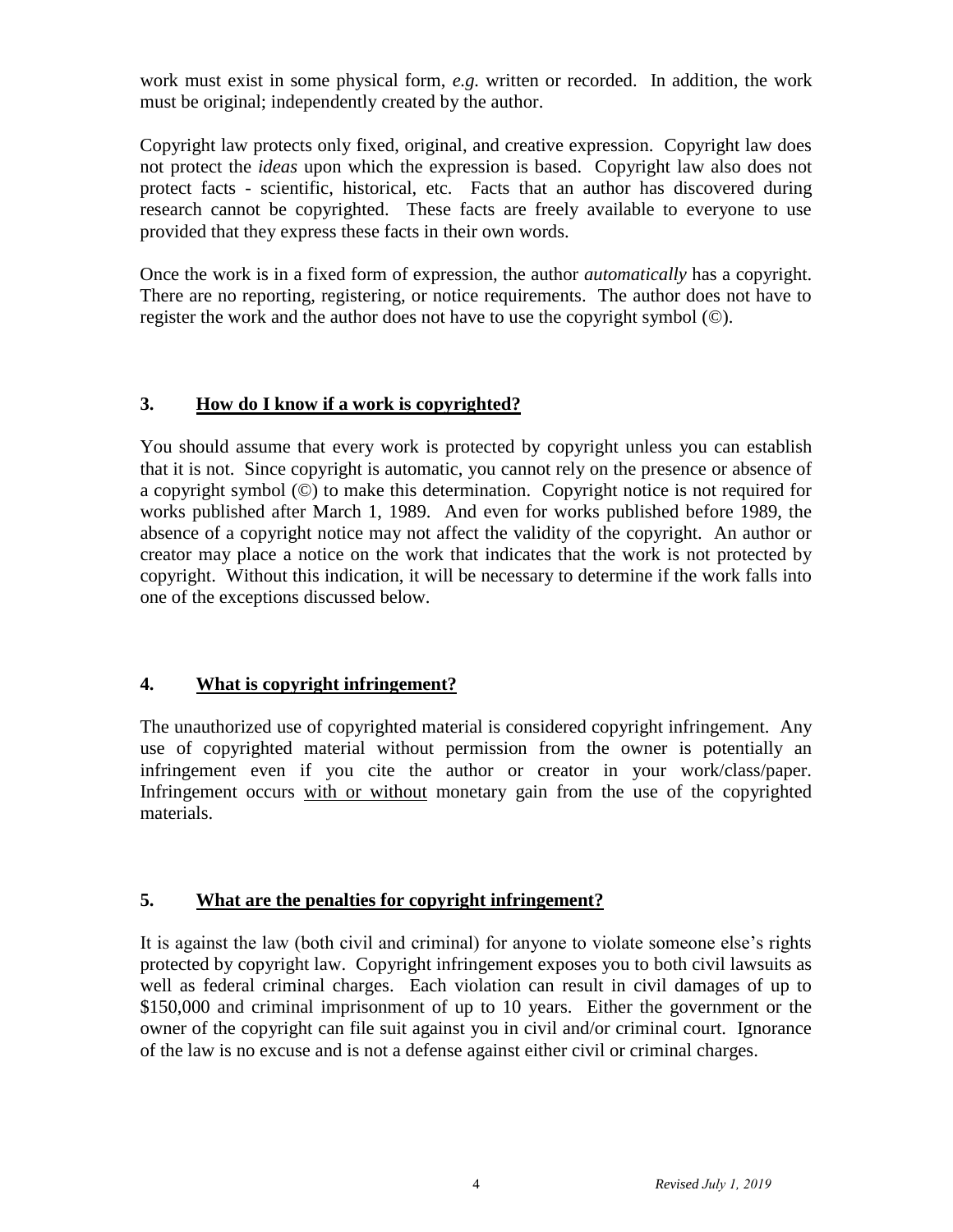#### **6. How long does a copyright last?**

Due to changes in copyright law, there is no simple answer to this question. The following table should help clarify the timeframes regarding published materials; however there are exceptions to the following guidelines and you will need to determine on a case-by-case basis whether copyright law still applies.

| <b>WHEN</b>                        | <b>CONDITIONS</b>                                                 | PROTECTION TERM                            |  |
|------------------------------------|-------------------------------------------------------------------|--------------------------------------------|--|
|                                    |                                                                   |                                            |  |
| Published before 1923              | None                                                              | None - Public Domain                       |  |
|                                    |                                                                   |                                            |  |
| Published 1923 - 1963              | Published without © notice                                        | None - Public Domain                       |  |
|                                    |                                                                   |                                            |  |
| Published 1923 - 1963              | Published with © notice but<br>copyright not renewed              | None - Public Domain                       |  |
|                                    |                                                                   |                                            |  |
| Published 1923 - 1963              | Published with © notice and<br>copyright renewed                  | 95 years after publication date            |  |
|                                    |                                                                   |                                            |  |
| Published 1964 - December 31, 1977 | Published without © notice                                        | None - Public Domain                       |  |
|                                    |                                                                   |                                            |  |
| Published 1964-December 31, 1977   | Published with © notice                                           | 95 years after publication date            |  |
|                                    |                                                                   |                                            |  |
| Published 1978 – March 1, 1989     | Published without © notice and<br>without subsequent registration | None – Public Domain                       |  |
|                                    |                                                                   |                                            |  |
| Published 1978 - March 1, 1989     | Published without © notice but with<br>subsequent registration    | Life of the author + 70 years <sup>2</sup> |  |
|                                    |                                                                   |                                            |  |
| Published 1978 - March 1, 1989     | Published with © notice                                           | Life of the author + 70 years $^2$         |  |
|                                    |                                                                   |                                            |  |
| After March 1, 1989 - ongoing      | No conditions $-$ copyright is<br>automatic                       | Life of the author + 70 years $^2$         |  |

## **COPYRIGHT EXCEPTIONS**

#### **1. Permission**

Copyright owners can grant permission for the use of their work. Obtaining permission can be simple, or it can be complex, depending on who holds the copyright. In order to

 $2 \text{ If corporate authorship, the shorter of 95 years from date of publication or 120 years from date of creation.}$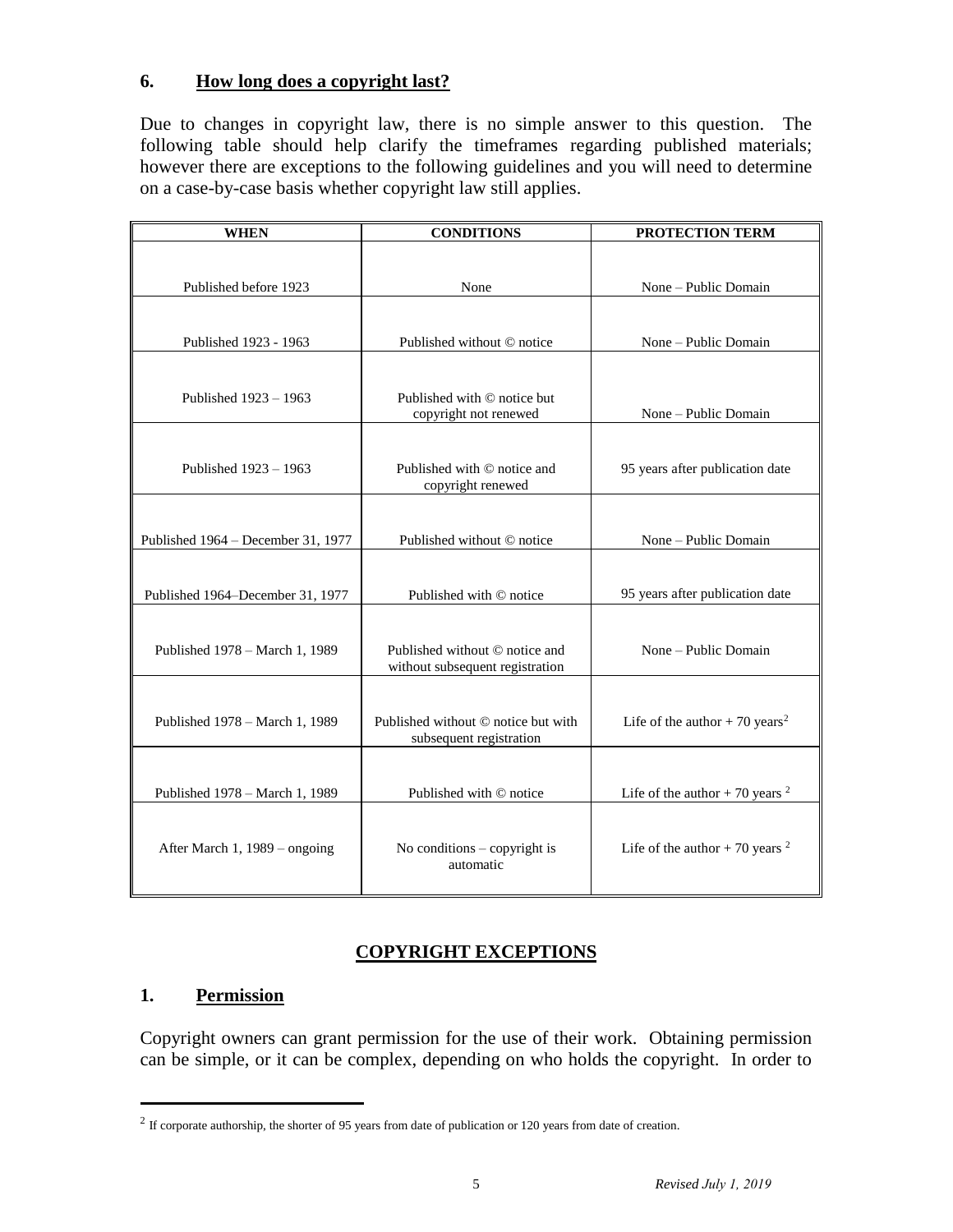obtain permission, you must first determine who the proper owner of the copyright is, and then you must contact that owner with your specific request. If the owner does not have a specific form for you to fill out, you can draft a simple letter stating your request, the reasons for the request, and the proposed use of the copyrighted materials. It is possible to get permission via telephone; however, you will need to document the telephone conversation in case there is a dispute later on. If you receive oral permission, send the owner a letter documenting the agreement and indicate in the letter that the owner should contact you immediately in writing if there are any inaccuracies in the letter.

#### **2. Public Domain**

The public domain consists of a variety of materials. Facts, ideas, procedures, processes, systems, methods of operation, concepts, principles, and discoveries are not protected under copyright law and are considered to be part of the public domain. Works of the U.S. government (produced by government employees) are in the public domain.

Materials that were under copyright enter the public domain when their protection term ends. (see above table). Once materials enter the public domain, anyone can use them without getting permission from the author or owner, *regardless* of the extent or purpose of the use.

#### **3. Fair Use Doctrine**

#### **a. What is the Fair Use Doctrine?**

Rights established by the 1976 Copyright Act are not absolute and the there are limitations on these rights. One major limitation is the doctrine of "fair use," which is found in [section 107](http://www.copyright.gov/title17/92chap1.html#107) of the 1976 Copyright Act.

#### **b. When does the Fair Use Doctrine apply?**

The Copyright Act provides guidance in determining whether the use of copyrighted materials is permissible even though you do not have permission from the author or creator.

#### **§ 107. Limitations on exclusive rights: Fair Use**

Notwithstanding the provisions of [sections 106](http://www.copyright.gov/title17/92chap1.html#106) and [106A,](http://www.copyright.gov/title17/92chap1.html#106a) the fair use of a copyrighted work, including such use by reproduction in copies or phonorecords or by any other means specified by that section, for purposes such as criticism, comment, news reporting, teaching (including multiple copies for classroom use), scholarship, or research, is not an infringement of copyright. In determining whether the use made of a work in any particular case is a fair use the factors to be considered shall include —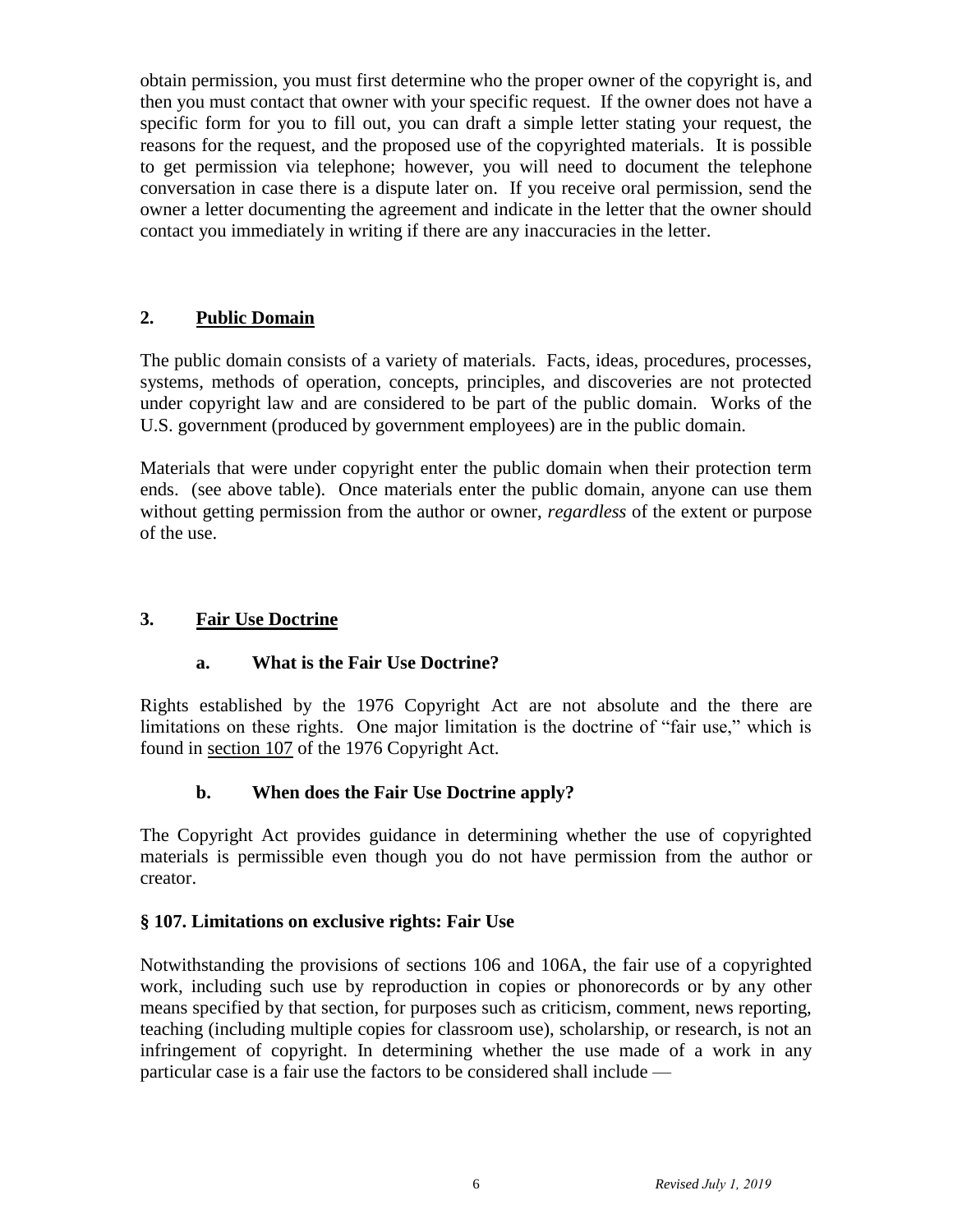(1) the **purpose and character of the use**, including whether such use is of a commercial nature or is for nonprofit educational purposes;

#### (2) the **nature of the copyrighted work**;

(3) the **amount and substantiality of the portion used in relation to the copyrighted work as a whole**; and

(4) the **effect of the use upon the potential market** for or value of the copyrighted work.

## *Emphasis added.*

The fact that a work is unpublished shall not itself bar a finding of fair use if such finding is made upon consideration of all the above factors.

**Educational use of copyrighted materials is NOT automatically Fair Use.** Even though you will use materials in an educational setting, you still must apply the above standard to see if your use qualifies for the fair use exception. If it does not, you must obtain permission from the copyright owner before using the materials.

## **c. Good Faith Fair Use Defense**

If you believed and had reasonable grounds for believing that your use of the copyrighted work was a fair use (although later a judge or jury determines it was not a fair use) and you are an employee or agent of a nonprofit educational institution or library acting within the scope of your employment, the court can refuse to award damages even though you technically violated copyright law.

## **4. Face-to-Face Teaching**

The Copyright Act permits the performance or display of copyrighted materials (e.g. videotapes, DVDs, artwork) during face-to-face teaching activities, without the permission of the copyright holder. This exemption does not permit copying or distributing the work, but merely allows you or your students to display or perform it during class time. The copy which is performed or displayed must have been otherwise lawfully made or obtained.

## **COPYRIGHT AND THE INTERNET**

## **1. Digital Millennium Copyright Act (DMCA)**

DMCA amends the Copyright Act to extend the scope of copyright law to include digital materials and to provide limited liability for service providers. Sharing digital copyrighted material, including, but not limited to, music, movies, television shows, videos, and games is potentially illegal and the University does not permit such activity.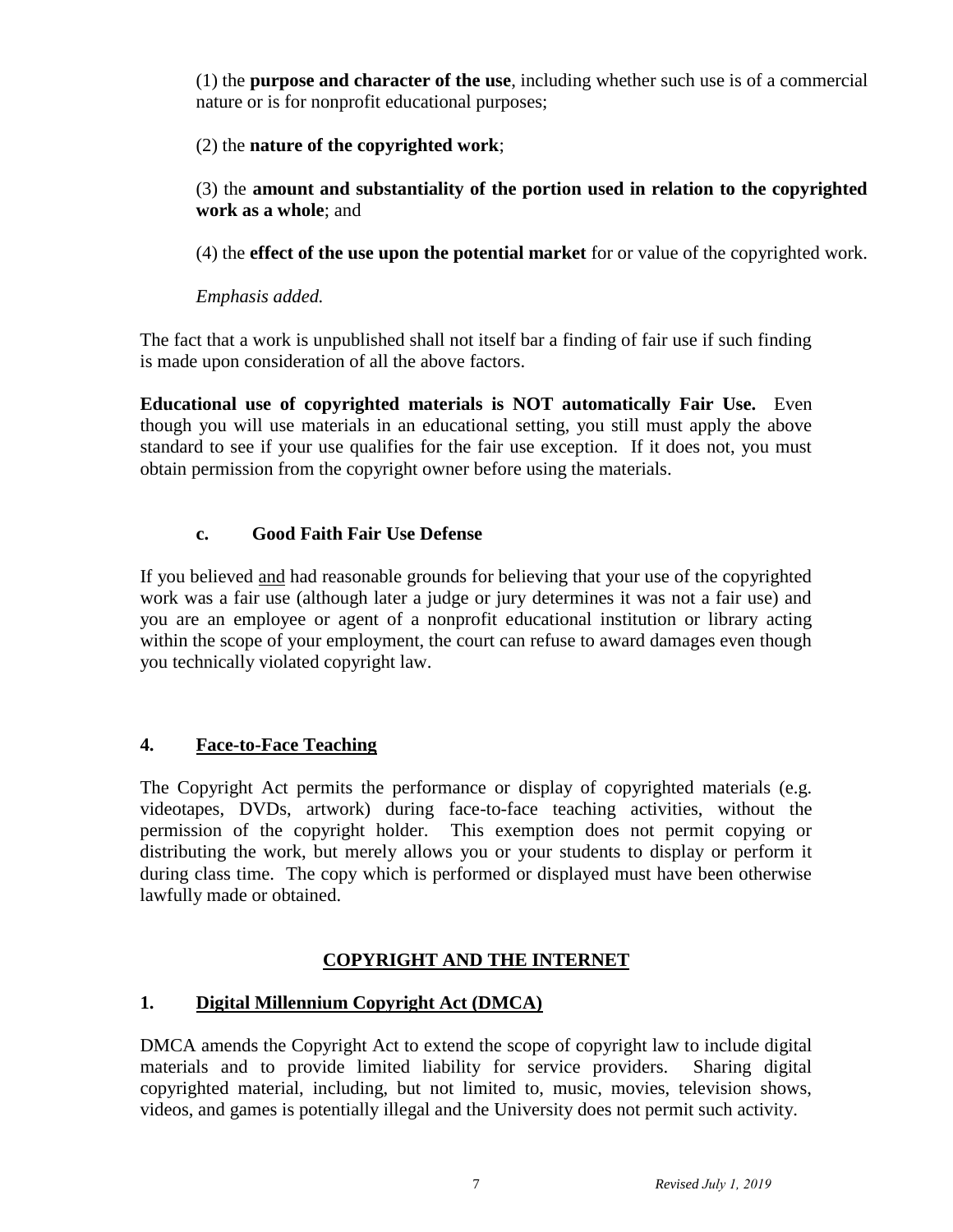Valid complaints filed in accordance with DMCA by copyright holders can result in loss of network access and/or other legal action.

For additional information regarding DMCA:

- <http://www.copyright.gov/legislation/dmca.pdf>
- $\Box$  <https://www.law.cornell.edu/uscode/text/17/512>

## **2. TEACH**

The Technology, Education and Copyright Harmonization Act (TEACH) is an effort to address the unfulfilled areas of copyright and discrepancies that were either not addressed by the fair use exception or DMCA, or that have come about as a result of the expansion of technology in distance education. TEACH is intended to make the fair use protections available in face-to-face courses adaptable in distance education. TEACH has several criteria that are required to be met by the instructor and the institution in order to be TEACH compliant and have copyright protection. CUW is in the process of becoming TEACH compliant.

For additional information regarding TEACH:

- <http://guides.lib.utexas.edu/copyright/teachact>
- [http://www.ala.org/advocacy/copyright/teachact](http://www.ala.org/advocacy/copyright/teachact/faq)

## **TRADEMARKS, SERVICE MARKS, & TRADE SECRETS**

## **1. What are trademarks and what do they protect?**

Trademarks are words, phrases, symbols, or designs (or any combination thereof) that help us identify and distinguish between the sources of products. They are typically identified by either the  $\mathbb{R}$  or  $TM$  symbol. Trademarks protect the owners of the marks by providing them with exclusive use of the trademarks to identify goods or to license the use of the trademarks to others.

## **2. What are service marks and what does they protect?**

Service marks are generally the same as trademarks, except that they protect the source of a service, rather than a product.

## **3. What are trade secrets and what do they protect?**

Trade secrets are valuable business information not commonly known that have been protected from disclosure or discovery by those in possession of them. A trade secret protects businesses from the unlawful disclose of confidential information.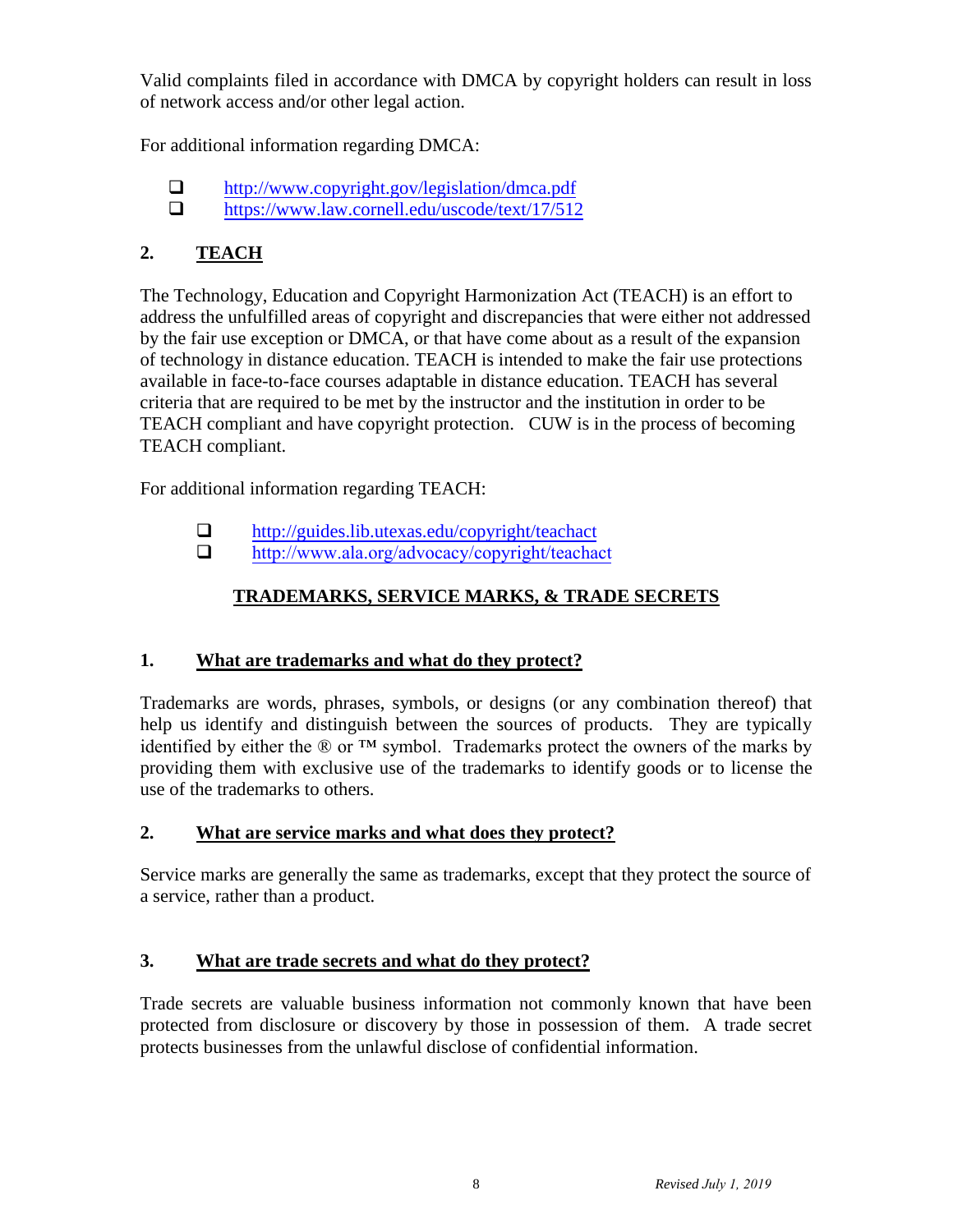#### **4. How long do trademarks, service marks, and trade secrets provide protection?**

Unlike copyright, which provides protection for a specific period of time, trademarks, service marks, and trade secrets have the potential to provide protection for an unlimited amount of time. The holders of trademarks, service marks, and trade secrets must continually protect their property so that it is not considered abandoned and does not enter the public domain.

#### **5. What kind of trouble can I get into if I use someone's trademark, service mark, or trade secret without permission?**

Trademarks and service marks are protected by both state and federal laws. The Lanham Act (15 U.S.C. § 1051) is federal law that allows the owner of a trademark or service mark to obtain injunctions, as well as seek monetary damages for infringement. With regards to trade secrets, every state has laws prohibiting theft or disclosure of trade secrets. In Wisconsin and most states, misappropriation of trade secrets can result in injunctive relief and monetary damages that include punitive damages and attorney fees. (Wis. Stat. Ann. § 134.90). More importantly, intentional theft of trade secrets could constitute a federal crime under the Economic Espionage Act of 1996 (18 U.S.C. § 1831- 1839); penalties include fines up to \$500,000 (for an individual) and a prison sentence up to ten years.

## **6. How do I get permission to use someone's trademark or service mark?**

Ask. It can be as simple as contacting a company's Trademark Licensing Office/Division/Director. Please review the procedures for obtaining copyright permission.

## **7. Do I always need permission to use someone's trademark or service mark?**

No. There may be exceptions that would permit the use of a trademark or service mark. The Lanham Act permits you to make "fair use" or "nominative use" of a mark (15 U.S.C. §1125). Generally it is acceptable to use others' marks for the purposes of description or identification. It may also be permissible to use the marks for noncommercial uses and in news reporting and news commentary.

## **8. How do I get permission to use someone's trade secret?**

Ask. It is highly unlikely that a company will grant you access to their trade secrets, so unless you can otherwise lawfully obtain access to the information, you will not be able to use the secrets.

## **9. Do I always need permission to use someone's trade secret?**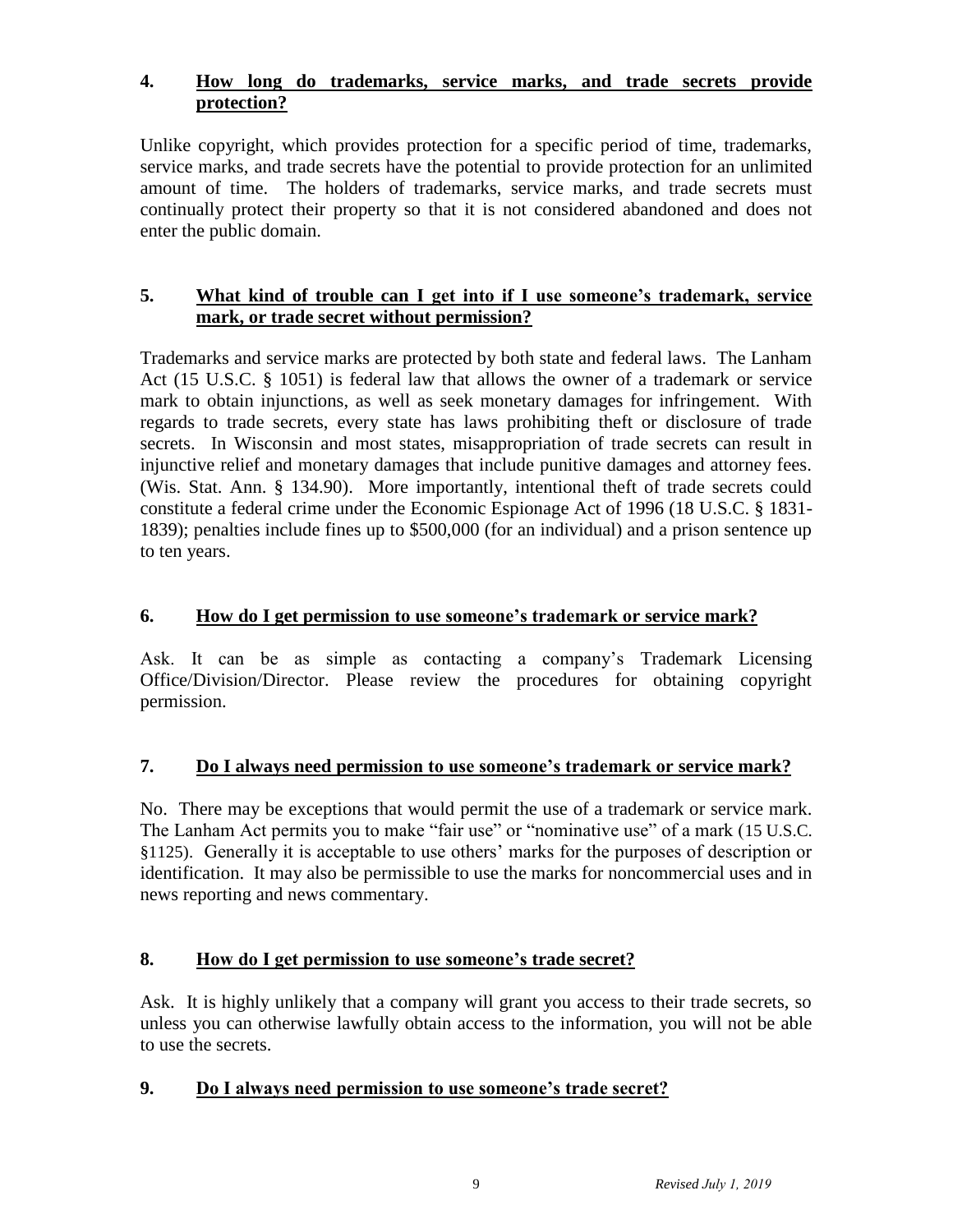The law does not prohibit competitors from discovering trade secrets through a process known as reverse engineering. It is important to keep in mind that the obligation is upon the holder of a trade secret to keep it secret; disclosure of the trade secret without a confidentiality agreement can result in the secret entering the public domain.

## **PATENTS**

#### **1. What is a patent and what does it protect?**

A patent is the grant of a property right to an inventor that allows him or her "to exclude others from making, using, offering for sale, or selling" the invention in the United States or "importing" the invention into the United States. (35 U.S.C. 154) A person may obtain a patent for any invention or discovery of a "new and useful process, machine, manufacture, or composition or matter, or any new and useful improvement thereof." (35 U.S.C. 101)

## **2. How long does a patent last?**

Patents are granted for twenty years from the filing date of the application although design patents only receive fourteen years of protection from the date of issuance. Different rules apply for patents covered by applications filed before June 8, 1995. Once the term has expired, anyone can make use of the invention without a license from the patent holder.

#### **3. What kind of trouble can I get into if I use someone's patent without permission?**

Patent infringement is a civil wrong, or tort, that occurs when you make, use, or sell someone's patented design, product, or process without permission. 35 U.S.C. 271 The remedies for infringement can include injunctive relief, monetary damages for royalties or lost profits, punitive damages, attorney fees, and court costs.

## **4. How do I get permission to use someone's patent?**

As with copyrights and marks – the simplest way to obtain permission is to ask. Patent holders can enter into a patent license agreement with you that would allow you to use their invention. Your first step is to determine who holds the patent; then you must contact that person or company with your specific request. The U.S. Patent and Trademark Office maintains a searchable database containing U.S. patents granted since 1976. Keep in mind that written agreements are preferred so there will not be any misunderstandings regarding the scope of the license.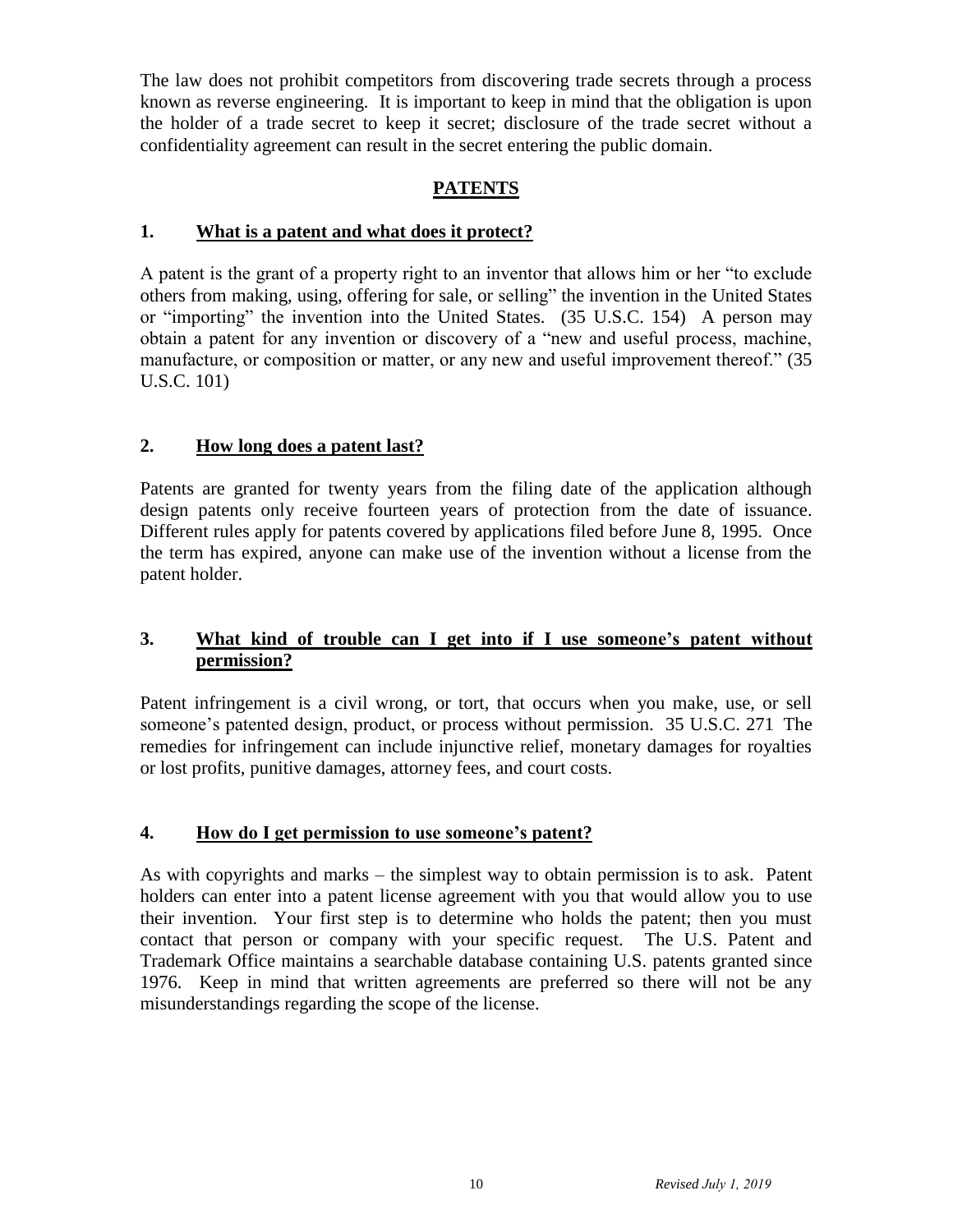# **INTELLECTUAL PROPERTY AT A GLANCE**

|                                | <b>WHAT</b><br>PROPERTY?                                                                                                   | <b>HOW</b><br>LONG?                                                                                                                 | <b>PENALTIES?</b>                 | <b>EXCEPTIONS?</b>                                                                                         |
|--------------------------------|----------------------------------------------------------------------------------------------------------------------------|-------------------------------------------------------------------------------------------------------------------------------------|-----------------------------------|------------------------------------------------------------------------------------------------------------|
| <b>COPYRIGHTS</b>              | Creative works in<br>fixed form of<br>expression                                                                           | Life of author<br>$+70$ years<br>(most recent<br>$term-could$<br>be different<br>depending on<br>when original<br>$\odot$ obtained) | Civil and<br>criminal             | $Many - including$<br>permission, fair use,<br>public domain, face-<br>to-face teaching                    |
| <b>MARKS</b>                   | Words, phrases,<br>symbols or<br>designs used to<br>identify or<br>distinguish<br>products or<br>services                  | Indefinitely                                                                                                                        | Civil and<br>possibly<br>criminal | $Many - including$<br>permission, fair use,<br>nominative use,<br>noncommercial use,<br>and news reporting |
| <b>TRADE</b><br><b>SECRETS</b> | Valuable<br>business<br>information not<br>commonly<br>known to the<br>public                                              | Indefinitely                                                                                                                        | Civil and<br>criminal             | Reverse engineering,<br>disclosure, and<br>lawful discovery                                                |
| <b>PATENTS</b>                 | Invention or<br>discovery of new<br>and useful<br>processes,<br>machines,<br>manufactures, or<br>compositions of<br>matter | 14 or 20 years,<br>depending on<br>type                                                                                             | Civil                             | Licensing agreement                                                                                        |